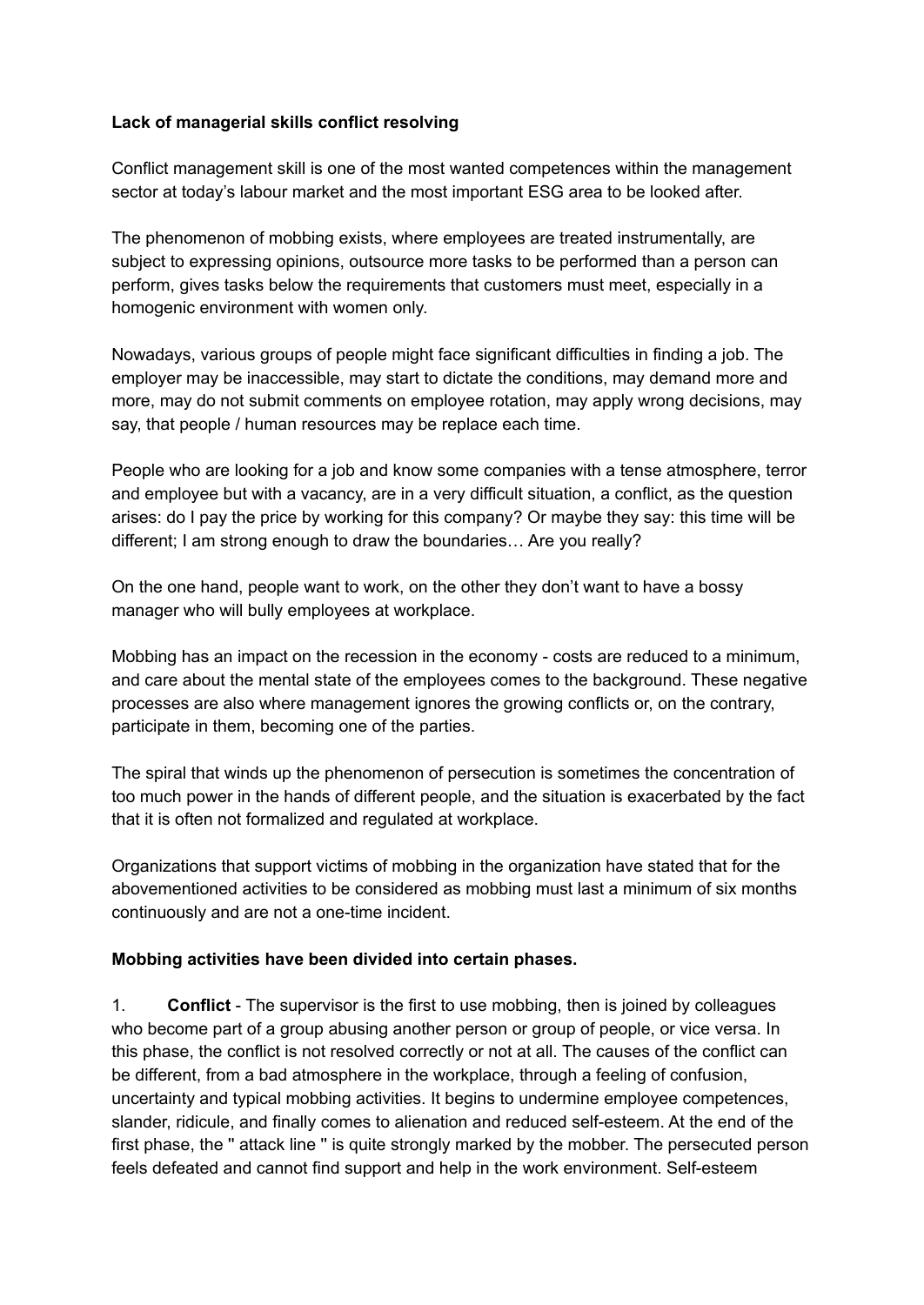decreases, and 'further attempts to use reasonable arguments, and some people defend themselves by reacting with aggressive behavior to the psychological violence used against them. As a result of mobbing, the victim begins to feel worse, fear becomes an inseparable element of her life, before going to work she is overly nervous, restless, feels unnatural nervous tension. There are visible signals sent out by the body, which are signs of stress, neurosis, depression, anxiety, isolation, tiredness. The symptoms may also include: headache, stomachache, excessive sweating, , fear, chest pain, esophageal neurosis, loosing or gaining weight, drinking more alcohol and smoking more cigarettes to reduce the stress. After some time, alarm signals such as insomnia, problems with concentration, high blood pressure, vomiting accompany the victim repeat too often. This stops the individual from having a 'normal' in life. Often, the victim begins to abuse alcohol, sedatives or sleeping pills or reaches for other drugs.

2. **Stable mobbing** - The victim was marked in the group and became a 'scapegoat'. For a conflict to arise, all it takes is a different view of the matter, conflicting lines of action, a feeling of use, different views, cultures, religions, personalities, interpersonal, and intrapersonal experience.

3. **PTSD (Post Traumatic Stress Disorder)**- In this case, the situation is dramatically worse. A person affected by bullying can no longer function efficiently in a social and family professional environment.

Awareness of the hopelessness of the situation in which the victim stays; the threat of unemployment, livelihood and lowering of living standards causes various somatic diseases. It can also cause uncontrolled outbursts of aggression or rage that are directed against superiors or colleagues. For objective reasons, further employment of the employee is pointless. However, sometimes the mediator alongside with a manager try to transfer the victim to another position, try to convince the person to contact GP to get information how to be referred for the counseling.

The disease described by psychiatrists as posttraumatic stress disorder (PTSD) is compared to the condition of people who have undergone a concentration camp experience. Every tenth employee has suicidal thoughts at the advanced stage of mobbing, and every hundredth attempts suicide. Specialists from the European Union, after conducting research in Spain, estimate that every fifth suicide committed in this country was caused by psychological violence at the workplace.

Where we have people, we have a potential conflict. We need to be open about that, as only being prepare for any types of conflict beforehand, will let employers and also employees to be prepared to manage the situation with a positive outcome. As for the phenomenon of mobbing, a conflict arises in a particular individual, a group of people, where the possibility of resolving the conflict by agreement or mediation is not possible.

A conflict that is not resolved on an ongoing basis affects the overall work and relationships prevailing in the organization. At present, when conflicts that are not controlled, there is a significant increase in costs arising in organizations due to staff rotation. It is estimated that in more than 65% of cases, the decrease in productivity and quality of work is caused by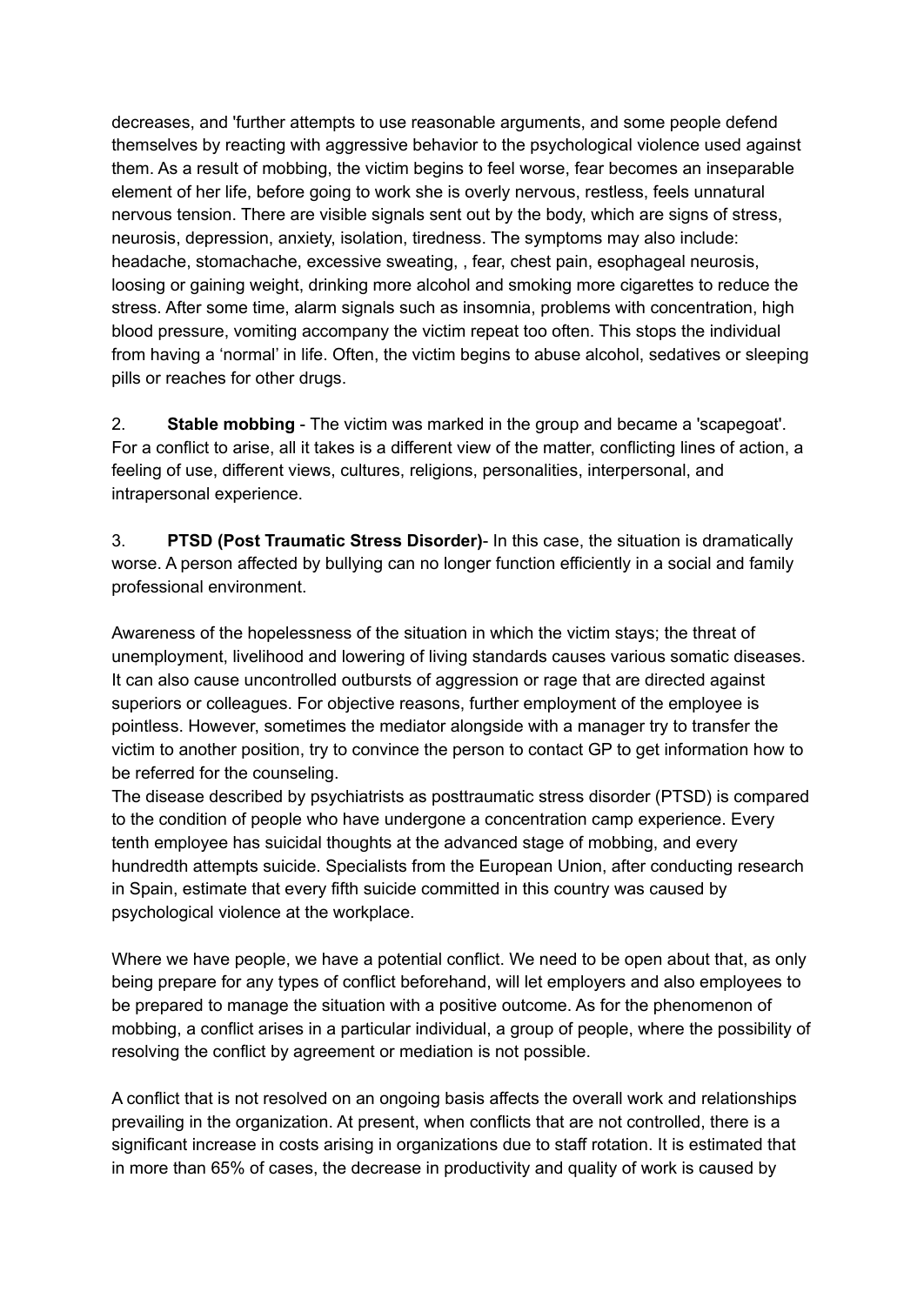tensions in relations between employees, and not by a lack of qualifications or motivation to work. In contrast to the conflict, which is managed wisely, it can be a constructive phenomenon, motivating further actions, positively influencing the development of an organizational unit, and often motivating parties to a conflict.

Mobbing has one purpose. It is humiliation, stripping of dignity and eliminating the victim from her position. Why? Because the bully is a person who has unnaturally exaggerated self-esteem and ego. The person considers himself/herself as someone, who can literally do anything and has all the powers.

Bully cannot accept criticism from colleagues and believes that the knowledge and skills will not be caught up by others, because no one can be as smart as this person. Often, mobber through activities such as psychological abuse over others, such as bullying, liveliness on colleagues, is really trying to hide his own imperfections.

By humiliating other people, mobber tries to show a power, which she/he does not actually have. The tormentor is constantly angry, cannot accept criticism, reacts with anger. No one can have a different opinion, and all manifestations of '' insubordination '' lead to intimidation and harassment of employees. Every employee is treated as a potential enemy. Mobber has no friends, usually is a lonely person who does not work out in private life and transfers all frustrations to a professional background. The boss expects acceptance from each of them individually, but despite the fact that the mobber seems to have his supporters, doesn't trust them anyway.

This leads to a situation where workers stop trusting each other. Mobber believes that there is no friendship at work, and every employee should take care of themselves and work only on their own account. Teamwork has no right to exist, because all manifestations of the organization in the organization are immediately `` suppressed in the bud ''.

By this, mobber tries to mark the highest position, showing that people should not trust anyone, because the must be a control of people and messages of people who report to him/her at the workplace.

As a result, the atmosphere becomes very tense, envy and jealousy, employees have low self-esteem, become less efficient, and even those who tried not to participate in the conflict, 'break' and through this superior mobber regains a splendor and becomes the most important, what the mobber meant from the beginning.

Mobber knows no other way to show his great position except by bullying, humiliating and oppressing colleagues. Usually, employees do not respect their supervisor, they think that the person has no interpersonal skills, empathy and is a bad manager. But they are afraid to express real truth and scared not to lose their job. Mobber does not feel remorse and is convinced of the rightness of what has been done. The person believes, that, whatever has been done, it has been done for the best interest of the company too.

Social causes of mobbing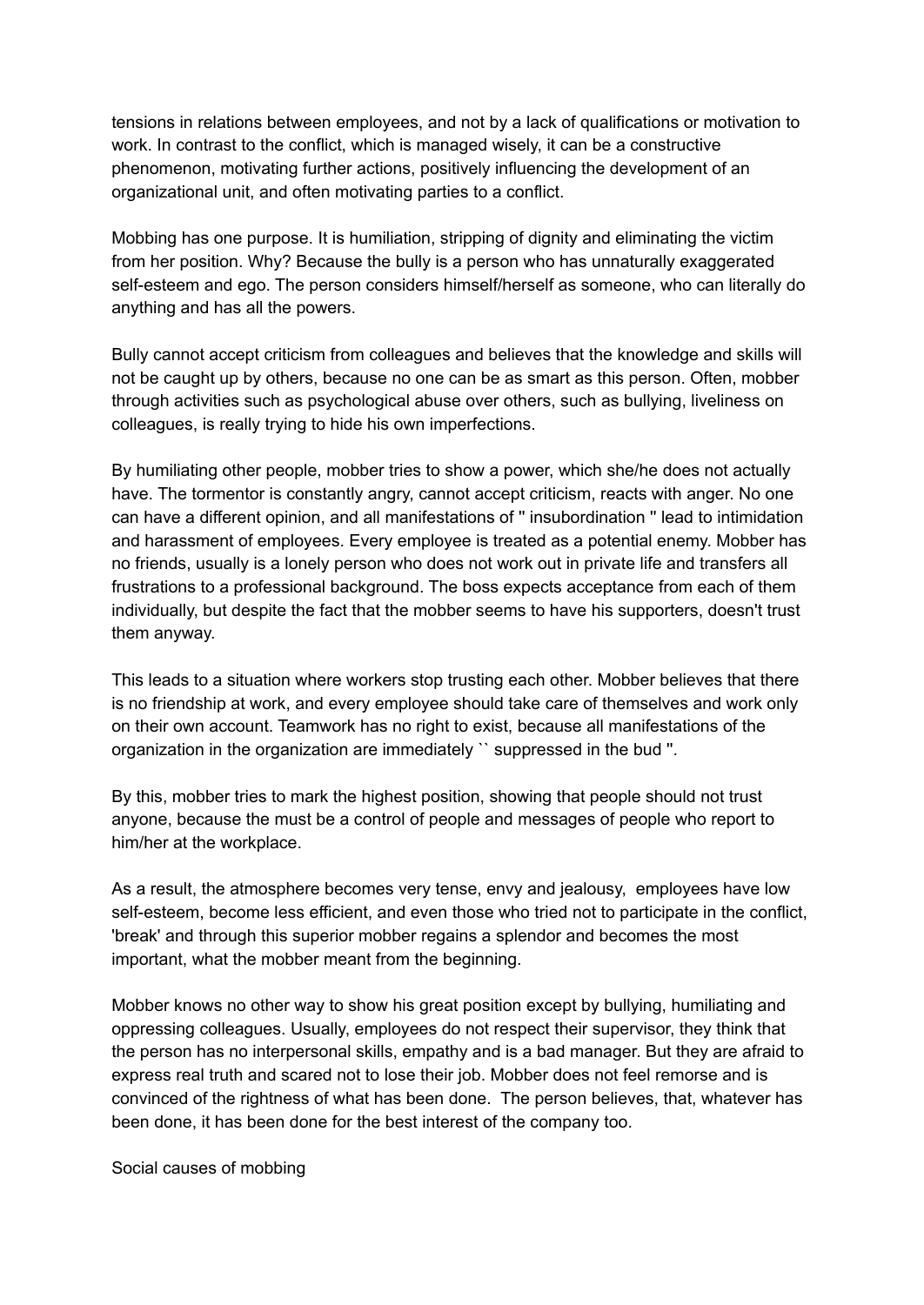Mobbing as a definition does not indicate the stimulus, to which intimidation, harassment or harassment of the employee / subordinate occurs. These actions often have no reason to occur. This is how the bully acts. There are certain groups of people who may be more vulnerable and be subject of bullying at work due to different reasons.

1. Social reasons - includes the threat of losing a job, losing a job, long-term unemployment, forcing employees to carry out orders, tasks incompatible with the labor code, with an employment contract, going beyond the employee's obligations, hiring employees under a mandate contract, a contract of the work despite the fact that the work performed has the features of a permanent job, where the employee should have an employment contract; part-time employment despite the fact that the employee works full-time, by hiring for a limited period of time the employee has no sense of security, stability or confidence, 0 hours contract.

2. Competences of the manager - it often happens that the supervisor is a person whose sense of value is greatly exaggerated. This can be especially seen outside of Poland. Team leaders, leaders, and supervisors who are Poles living and working in the UK, who speak a very little English, but speak enough to communicate with their line mangers, who are with the company from the beginning and went through a ladder of 'promotion', and perform their current function by 'presiding'.

They have no education at the level at which newcomers have them, their English is often at a very basic level, because they command a group of Poles (production companies, greenhouses), where knowledge of a foreign language is not necessary, and on the other hand there is no possibility to learn due long working house, but firstly, they feel appreciated at work and unreplaceable which of course is not true.

People who came to the UK after Poland joined EU 2004-2005), often do not have the level of education that new commers (2011-2013) have. When a person with a higher education, with a fluent English joins a group of employees, a person to whom everyone is 'clinging', the supervisor begins to harass such people, and it can be clearly said that in this case, for some superiors, the harassment of an employee is way of diverting attention from one's incompetence. Very common within Polish uneducated women who came to the UK between 2004-2006.

3. Ethnicity - The third group concerns the special social position of the victim of mobbing - usually a different skin color, different origin, different sexual orientation, different religion or political views are enough to become a potential victim. More often, people with disabilities, women in men's occupations or men working in a feminized environment may be persecuted, immigrants who can't speak English, Roma.

Favorable conditions for mobbing can be seen in those organizations where there is a strong hierarchy; police, army, universities, factories, warehouses, production lines. Lack of empowerment or collegiality in decision making can also be a factor conducive to the phenomenon of mobbing.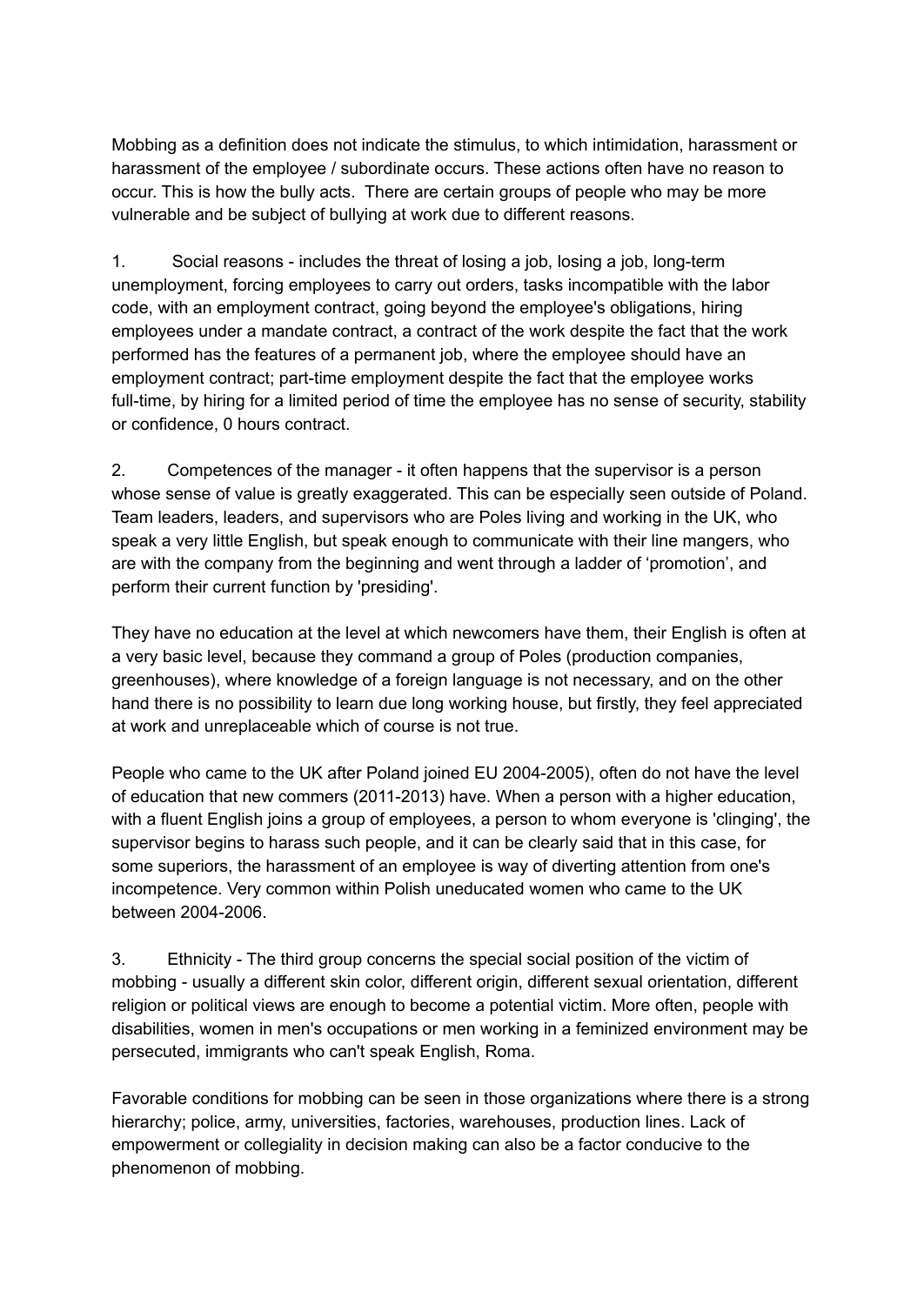The causative factor creating favorable conditions for mobbing phenomena is a high level of unemployment. Low self-esteem, poverty, law education, a sense of hopelessness, a lack of opportunities to find a better and often any job causes that people agree to psychological coercion in the workplace. Certainly, management has an impact on this, because often do not notice the problem, or instead of helping victims of mobbing, directs all the accusations against the victim.

This further aggravates the problem. Both in Poland and abroad, ambitious people who has a self-esteem on a healthy level, are intelligent and assertive, they may be exposed to mobbing too. Usually, however, such people are able to defend themselves and, despite the fact that work is very important to them, they are not afraid to give up if they feel insecure at work at any level. Research also shows that mobbing often affects people who perform their duties diligently and for whom work is extremely important or this is their first job / a dream job too.

Social structures that are too rigid, are considered as a cause of mobbing; power is exercised through the use of force. This is particularly evident in the too rigid social structure, where the management method is highly hierarchical. Lack of order, incompetent management method, incompetent and inconsistent way of managing the organization is the foundation for the phenomenon of mobbing.

Negative features occurring in the organization are issuing orders that make no sense, over-burdening, short period of time to carry out orders, limiting employee competences, and underestimating employees' work.

There is a tense atmosphere in the workplace, victims cannot get support from colleagues or superiors, the employee feels threatened, insecure, stress almost always accompanies him, feels abused, works under pressure.

Actions, that are repeated systematically, several times and for a longer period may be called mobbing. When it comes to situations in which freedom of speech, thought is constantly limited, there is interruption of expression, constant criticism, screaming, criticism not only of professional but also private life may have the features of mobbing.

This also includes activities such as bullying by emails, telephone, letters, degrading gestures, treating employees as air, using activities that distort the employee's image, for example, spreading false information about him, ridicule, slander behind the person's back, suggesting diseases (including psychological) without any justification or evidence, making fun of a disability, mocking physical disability (disability), making fun of a way of moving, speaking, gestures to ridicule an employee, mocking political views, professed faith, personal views and life situation.

These activities also include outsourcing tasks that violate human dignity, which are incompatible with employee beliefs or values, questioning decisions made, origin, family,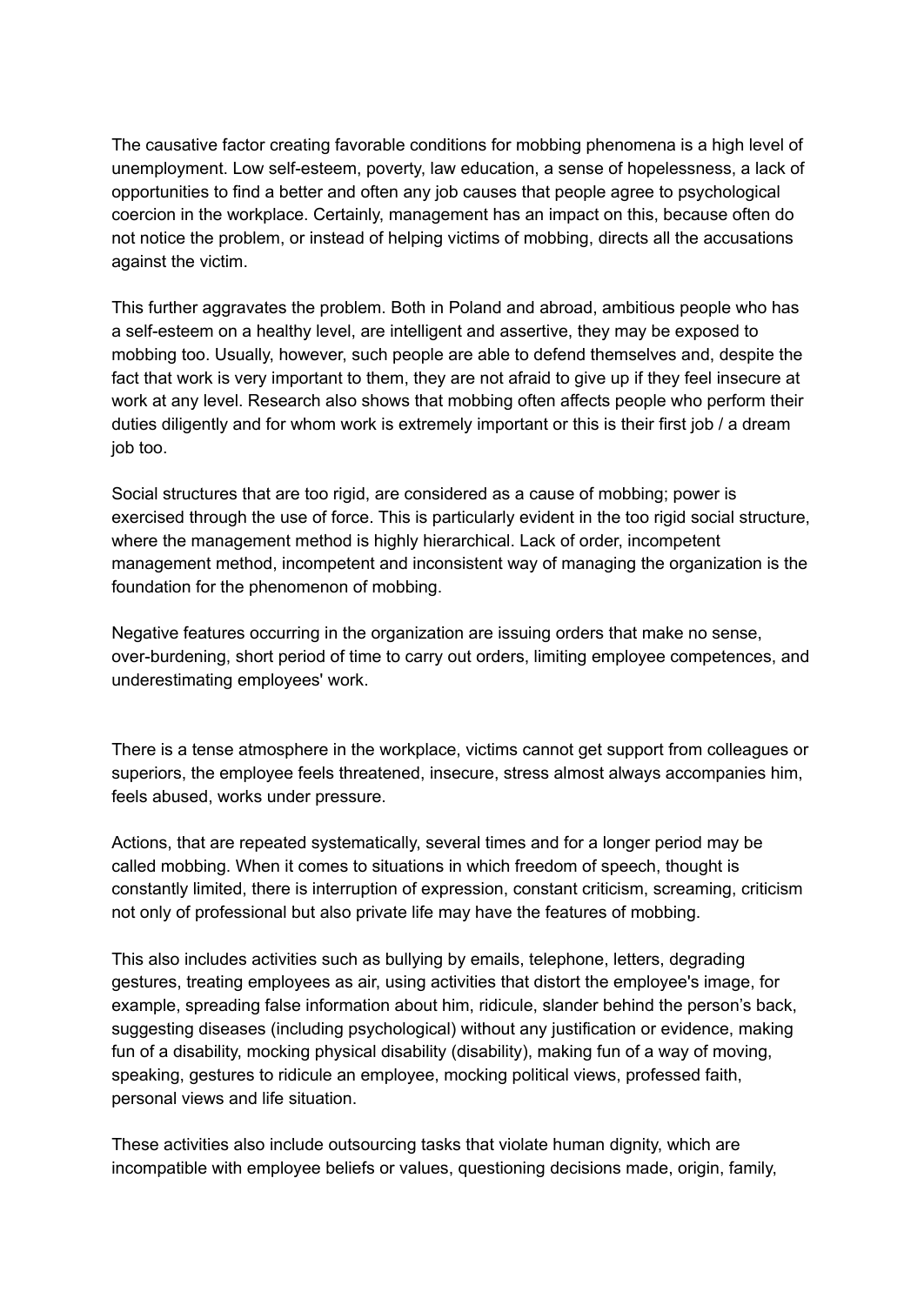education, using obscene nicknames or those aimed at humiliating individuals, jokes to offend employee's sexual orientation for example through sexual suggestions and phrases. In general, these are all activities that have a negative impact on the health of the person affected by mobbing.

# **Types of mobbing**

Mobbing causes endemic stress in almost every organization. The consequence of this is the loss of organizational correctness, which makes employees not to complete the tasks given properly and efficient. The work is becoming more and more frustrating. People in constant tension often strive for conflict with other people. Hostility may increase towards one person for a long period of time causing a mobbing situation.

There is horizontal mobbing, where 'employee acts against colleague'. It is hostile action by a group of colleagues towards a person whose difference becomes the object of attacks (a woman among men, a man among women, racial, religious or social separateness, homosexuality etc., 'old' employees towards new employee).

Sometimes the source of harassment is jealousy of someone who has something that others do not have, e.g. youth, education, wealth, beauty. The role of the manager is difficult in this type of mobbing, as too often the leader does not know how to behave, often does not take any steps, not wanting to be accused by mobbers of favoring a person harassed or terrorized by colleagues.

Another type of psychological harassment is a vertical mobbing. It occurs when the subordinate acts against the superior. The superior becomes harassed by the subordinates. Subordinates try to compromise their supervisor, for example to take his place.

The last type is sloping mobbing. Occurs in the workplace most often. The supervisor abuses a professional position. This type occurs when the supervisor is against a subordinate. The most common form. This phenomenon intensifies especially in times of recession, the situation on the labor market and unemployment causes that the employee agrees to everything, wanting to keep a place of employment. Often, it can also take place when the supervisor is afraid that a workplace will be taken by someone younger, more educated, with greater charisma and life energy or by a person who speaks the language better.

## **Help and conduct in the case of mobbing**

The phenomenon of mobbing is a type of pathology that consists of many factors. Fighting it, opposing it, eliminating symptoms or mental harassment activities requires taking actions specified in legal regulations. Organizations in which the profit and loss statement of mobbing activities has not been carried out may condemn any attempts to combat this type of pathology in the organization.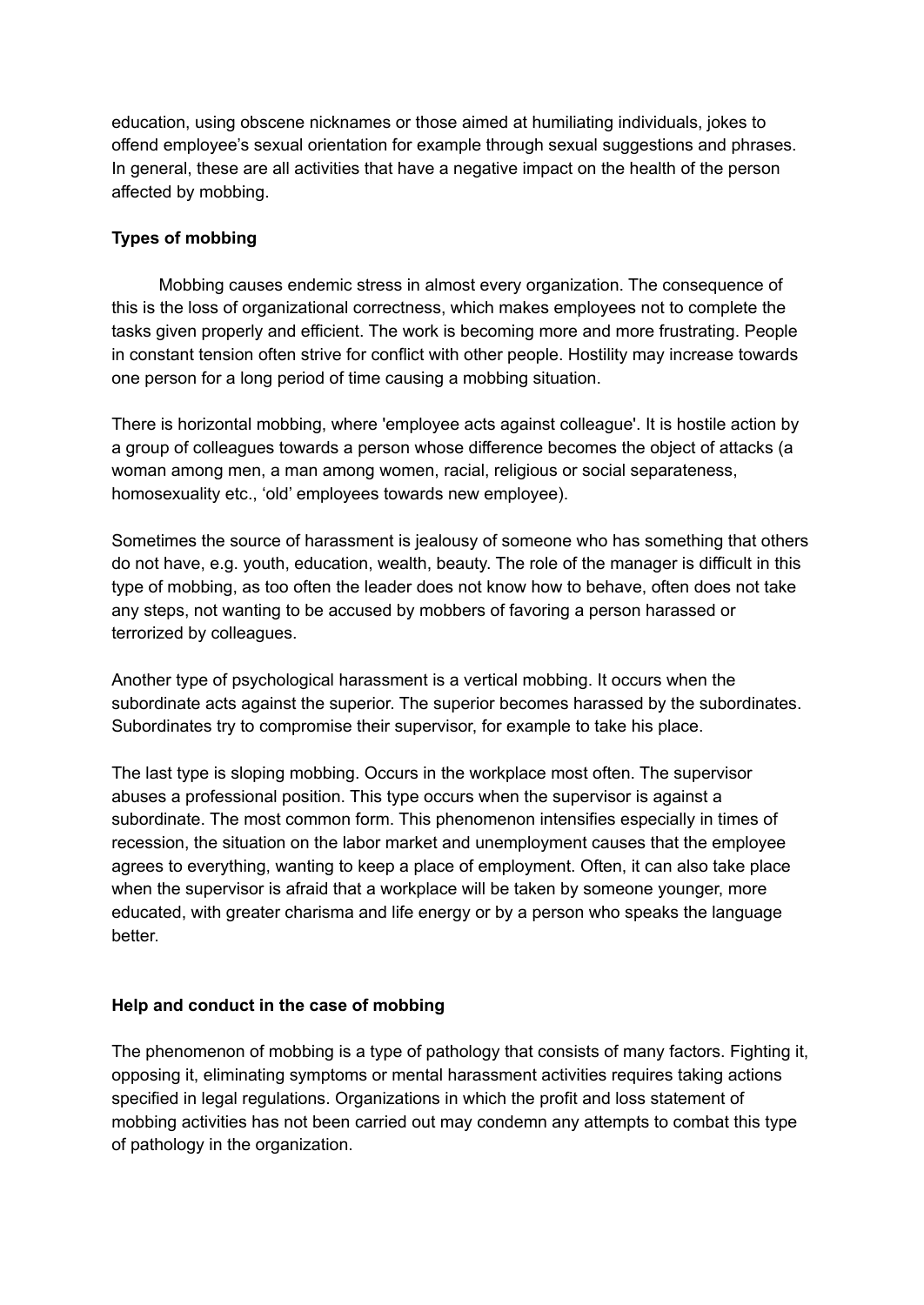Mobbing has excellent conditions for development where there are rigid, hierarchical, authoritarian power structures, and individuals concentrate excess power in their hands. Some anti-mobbing activities in the workplace are undertaken by:

- employer,

- works council,

- employee councils.

Those are:

- proceedings to prevent the occurrence of psychological violence in the workplace

- proceedings in the event of a specific case of mobbing at the workplace.

Executives who are able to detect and eliminate all mobbing attempts in the bud, help to prevent and combat psychological violence in the workplace. Executives wishing to prevent mobbing in the workplace must create at the workplace:

- a clear and explicit range of competences,

- clear to all ways and ways of making decisions,

- information flow in the workplace,

- clear dependence system but without repressive system,

- constructive methods of conflict management (mediation),

- establishing as fair rules for fair play between employees ''.

In crisis situations, the selection of the best management system for an enterprise is determined by fair, objective and clear rules. If harassment and bullying occur, the management needs to diagnose how far it has gone. Anyone who manages the organization and detects the phenomenon of mobbing in the workplace must oppose it, because this is their legal duty.

It is very important to not remain indifferent to this type of behavior. A mediator (independent person) should be appointed to help eliminate and resolve the growing conflict. If mobbing is diagnosed and occurs in an advanced stage, the costs are even higher. Unfortunately, it often happens that the victim, the persecuted person, cannot get out of the situation by himself. Professional help is then needed, the victims often feel like there is no way out, unable to make any changes to the workplace, weak, vulnerable, hopeless.

People subjected to the phenomenon of mobbing often need a dedicated mental health support. They cannot act by themselves. Stress, fear, and feeling of powerlessness lead them to the frustration that reflects on their personal and professional life. The harassed individual should be able to get advice and help and inform the that the person is seeking support or advice.

Generally speaking, the phenomenon of mobbing is a relatively a new issue due to the open borders and migration. Counteracting this pathology is also not fully systematized and available to such an extent as, for example, counseling centers for people addicted to alcohol. Due to a language barrier, new environment, the victims feel isolated and hopeless. In many countries around the world, specially trained staff is appointed, to develop optimal prevention methods to reduce the risk of pathologies in the workplace, including the phenomenon of mobbing or different types of harassment. Most professionals dealing with this issue are of the opinion that any intervention limiting the likelihood of any form of violence at work is also an anti-mobbing intervention. '' The World Health Organization draws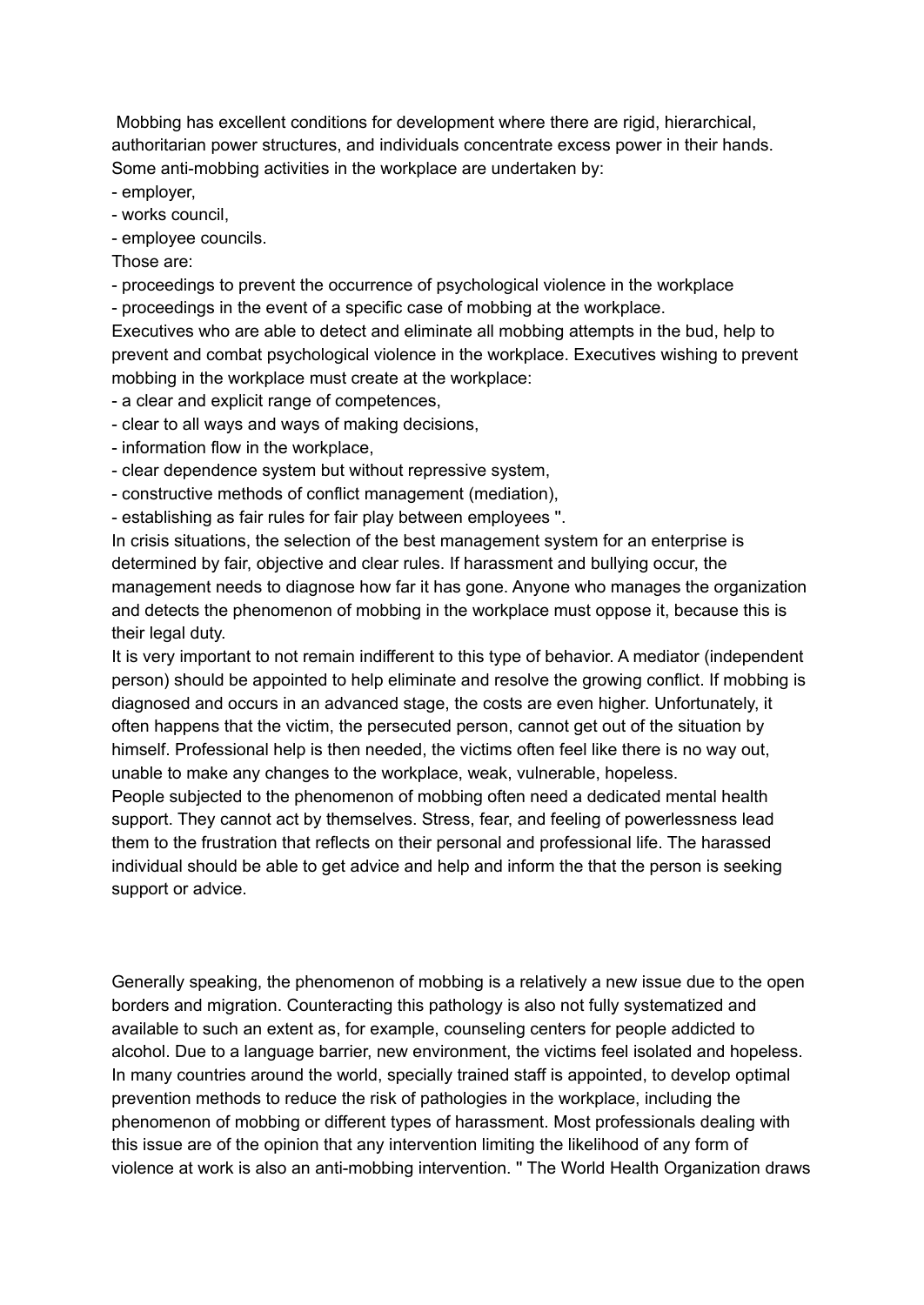attention to certain types of activities that should combat the phenomenon of mobbing. Those are: primary prevention secondary prevention tertiary prevention

Primary prevention aims to reduce or completely eliminate any phenomena of aggression by creating such working conditions that can ensure a significant level of employee safety with a holistic approach. Therefore, these are all actions taken at the workplace that aim to reduce the chance of mobbing or harassment on a preventative stage. Secondary prevention occurs when an employee knows how to cope, when finds himself in a mobbing situation, in the event of a conflict or aggressive behavior that is often unavoidable. Here, the skills to mitigate conflicts and negotiation skills are also pointed out. Certain procedures are being set up that allow managers to monitor or revise legal organization's regulations that should protect workers/staff/ employees from bullying. Tertiary prevention are those activities that help employees who have already become victims of pathology in the organization. Their health deteriorated significantly, they suffer from depression and neurosis caused by mobbing in the workplace, they suffer from anxiety due to this type of abuse. This issue also concerns the creation of regulations, clear procedures allowing complaints by persons affected by mobbing.

Bullying and harassment in the UK is behaviour that makes someone feel intimidated or offended. Harassment is unlawful under the Equality Act 2010. You will find all information needed on https://www.gov.uk/workplace-bullying-and-harassment Examples of bullying or harassing behaviour include:

- spreading malicious rumours
- unfair treatment
- picking on or regularly undermining someone
- denying someone's training or promotion opportunities

Bullying and harassment can happen:

- face-to-face
- by letter
- by email
- by phone

### The law

Bullying itself is not against the law, but harassment is. This is when the unwanted behaviour is related to one of the following:

- age
- sex
- disability
- gender reassignment
- marriage and civil partnership
- pregnancy and maternity